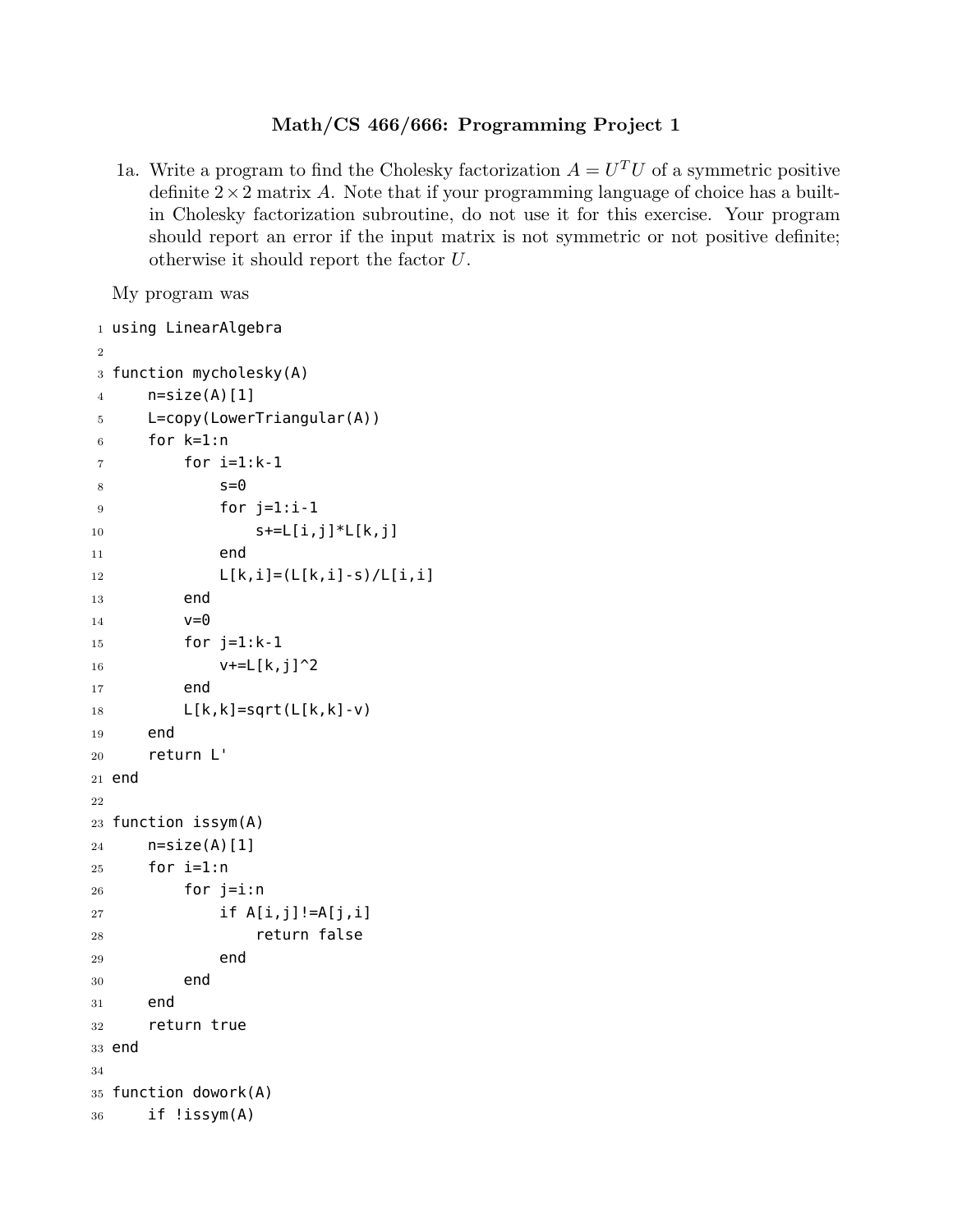```
37 println("The matrix is not symmetric!")
38 return
39 end
40 U=Matrix{Float64}
41 try
42 U=mycholesky(A)
43 catch
44 println("The matrix is not positive definite!")
45 return
46 end
47 println("The Cholesky factor:")
48 display(U); println("")
49 end
50
51 function main(fn)
52 open(fn,"r") do fp
53 i=054 while true
55 i+=156 a=readline(fp)
57 if a==""
58 break
59 end
60 d=parse(Int,a)
61 A=zeros(d,d)
62 for i=1:d63 a=readline(fp)
64 r=split(a)
65 s=(x-)parse(Float64,x).(r)
66 A[i,:]=s67 end
68 println("\nMatrix $i:")
69 display(A); println("")
70 dowork(A)
71 a=readline(fp)
72 end
73 end
74 end
75
76 println("cholesky.jl -- Find the Cholesky factorization\n",
77 "Written 2021 by Eric Olson for Math 466/666")
78 main("prog1b.dat")
```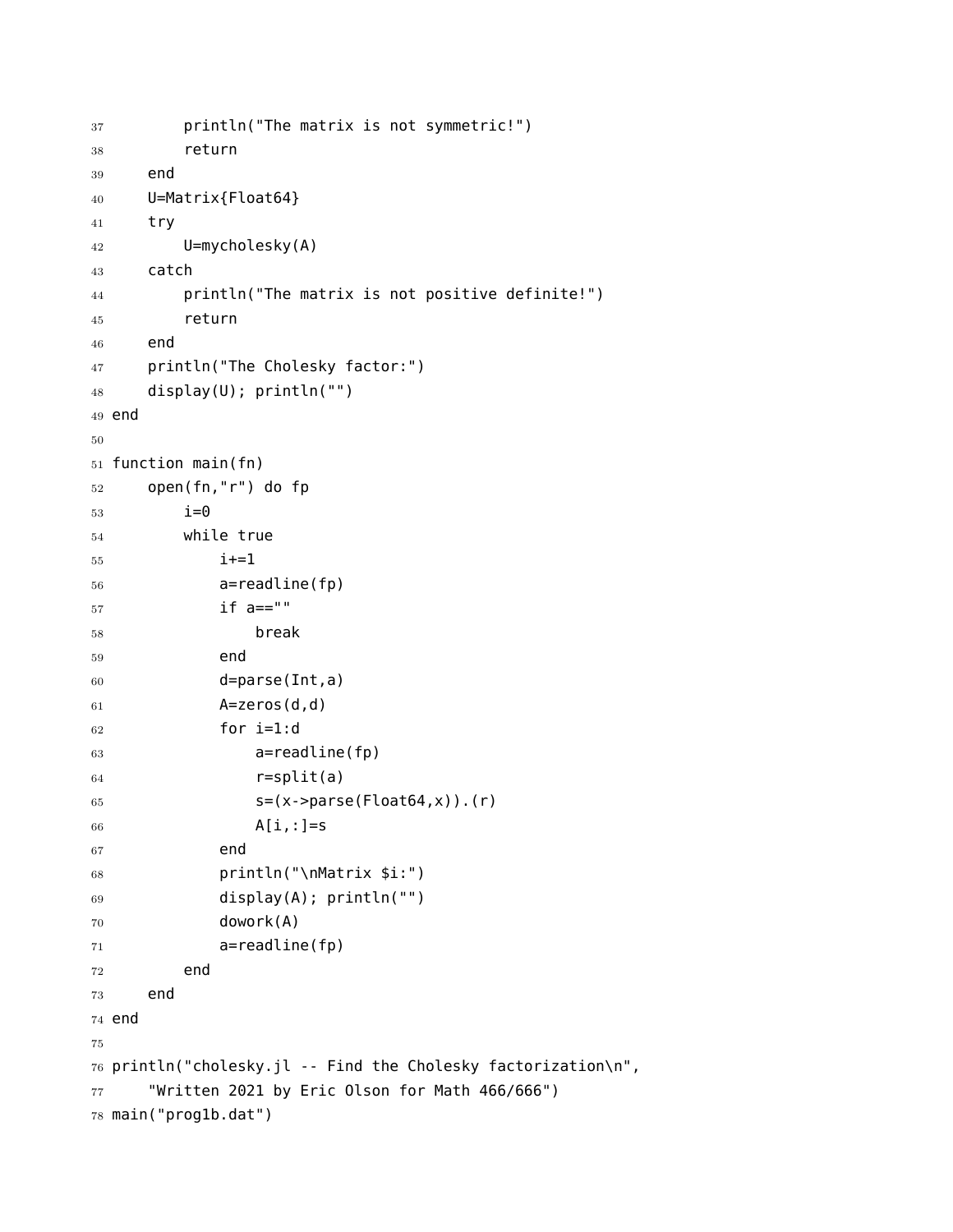b. Test your program using the matrices

$$
\begin{bmatrix} 1 & 0 \\ 0 & 4 \end{bmatrix}, \quad \begin{bmatrix} 1 & 0 \\ 0 & 0 \end{bmatrix}, \quad \begin{bmatrix} 2 & 1 \\ 1 & 2 \end{bmatrix}, \quad \begin{bmatrix} 2 & 1 \\ 3 & 4 \end{bmatrix}, \quad \begin{bmatrix} 1 & 2 \\ 2 & 3 \end{bmatrix}, \quad \text{and} \quad \begin{bmatrix} 5 & -1 \\ -1 & 3 \end{bmatrix}.
$$

Which ones are symmetric positive definite? For those that are, what is the factor *U*?

The output was

```
cholesky.jl -- Find the Cholesky factorization
Written 2021 by Eric Olson for Math 466/666
```

```
Matrix 1:
2×2 Matrix{Float64}:
1.0 0.0
0.0 4.0
The Cholesky factor:
2×2 UpperTriangular{Float64, Adjoint{Float64, Matrix{Float64}}}:
 1.0 0.0
  \cdot 2.0
Matrix 2:
2×2 Matrix{Float64}:
1.0 0.0
0.0 0.0
The Cholesky factor:
2×2 UpperTriangular{Float64, Adjoint{Float64, Matrix{Float64}}}:
 1.0 0.0
  \cdot 0.0
Matrix 3:
2×2 Matrix{Float64}:
2.0 1.0
1.0 2.0
The Cholesky factor:
2×2 UpperTriangular{Float64, Adjoint{Float64, Matrix{Float64}}}:
 1.41421 0.707107
  ⋅ 1.22474
Matrix 4:
2×2 Matrix{Float64}:
2.0 1.0
3.0 4.0
The matrix is not symmetric!
Matrix 5:
```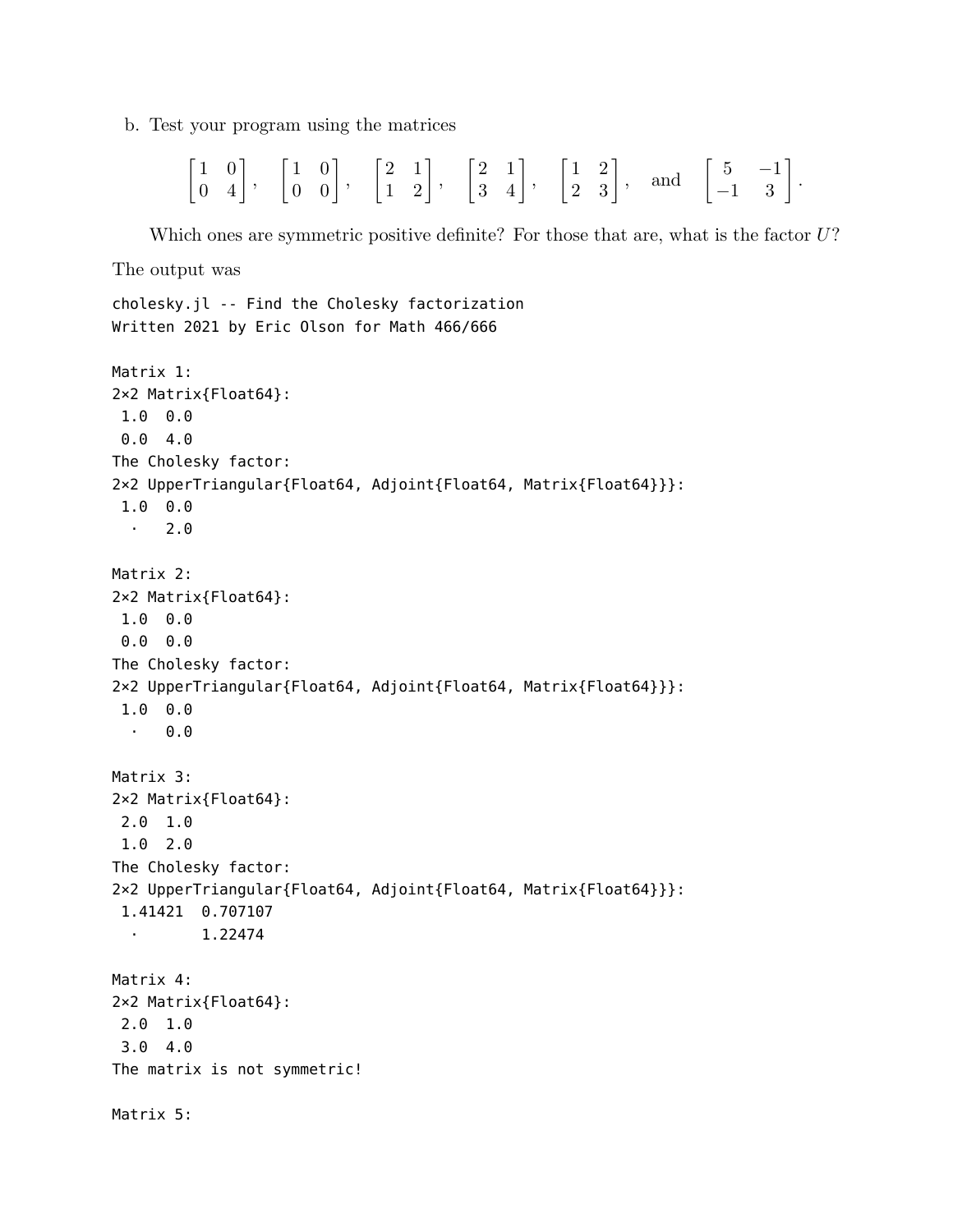```
2×2 Matrix{Float64}:
 1.0 2.0
 2.0 3.0
The matrix is not positive definite!
Matrix 6:
2×2 Matrix{Float64}:
 5.0 -1.0
 -1.0 3.0
The Cholesky factor:
2×2 UpperTriangular{Float64, Adjoint{Float64, Matrix{Float64}}}:
2.23607 -0.447214
           ⋅ 1.67332
```
c. The Julia programming language has a Cholesky factorization routine included with the linear algebra library. The command

julia> using LinearAlgebra

loads this library into your workspace. After loading the linear algebra library type

```
julia> A=rand(3,3)
julia> B=A'*A
julia> z=cholesky(B)
julia> propertynames(z)
```
to randomly create a positive definite matrix *B*, find its Cholesky decomposition and finally display what fields are available for use.

The results were

\$ julia

\_ \_ \_ \_(\_)\_ | Documentation: https://docs.julialang.org (\_) | (\_) (\_) | \_ \_ \_| |\_ \_\_ \_ | Type "?" for help, "]?" for Pkg help. | | | | | | |/ \_` | | | | |\_| | | | (\_| | | Version 1.6.1 (2021-04-23) \_/ |\\_\_'\_|\_|\_|\\_\_'\_| | |\_\_/ |

julia> using LinearAlgebra

```
julia> A=rand(3,3)
3×3 Matrix{Float64}:
0.709776 0.920373 0.290763
 0.511919 0.893039 0.0561106
 0.846738 0.773582 0.906861
```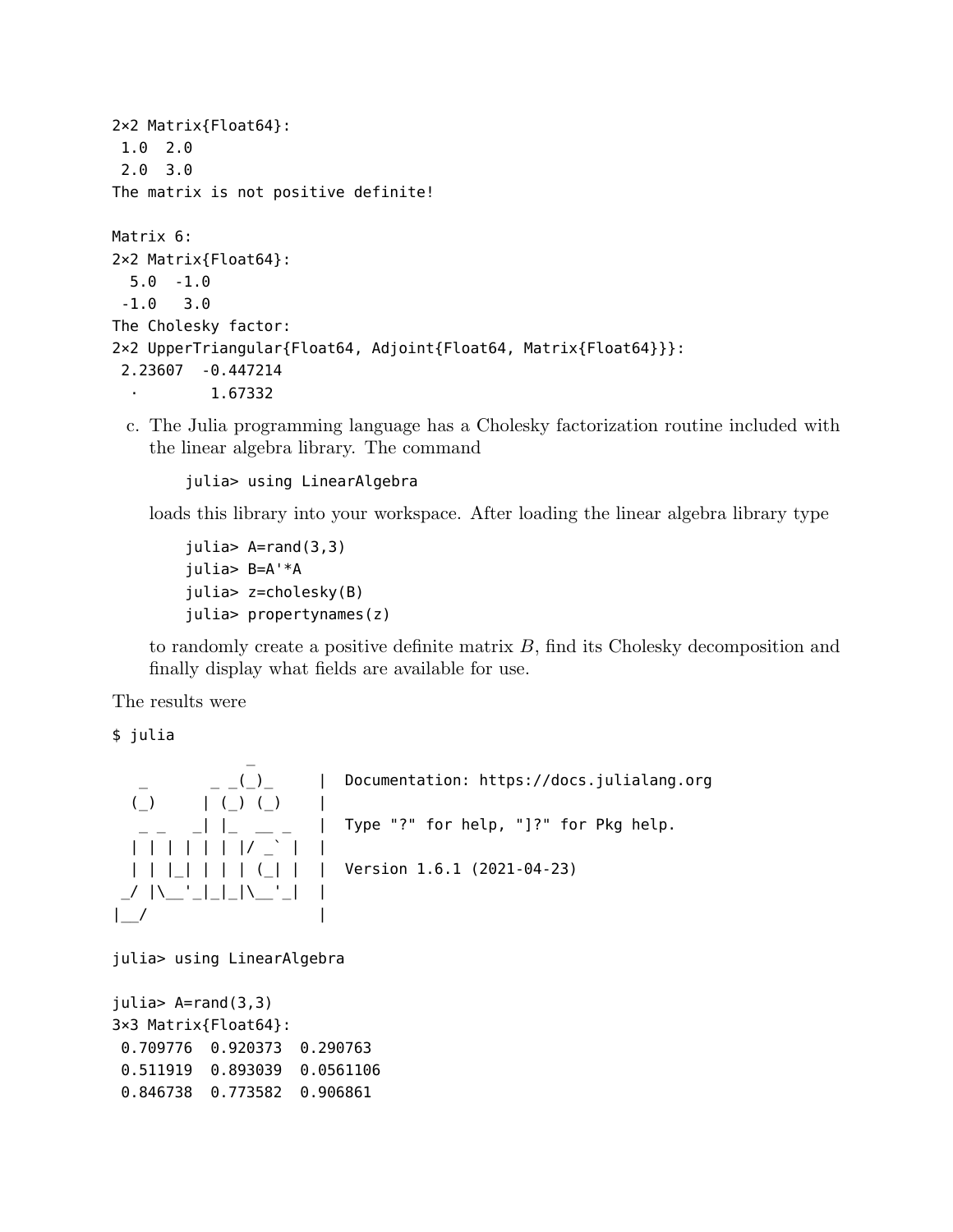```
julia> B=A'*A
3×3 Matrix{Float64}:
 1.48281 1.76544 1.00297
 1.76544 2.24303 1.01925
 1.00297 1.01925 0.910089
julia> z=cholesky(B)
Cholesky{Float64, Matrix{Float64}}
U factor:
3×3 UpperTriangular{Float64, Matrix{Float64}}:
 1.21771 1.44981 0.823659
  ⋅ 0.37561 -0.465639
                   ⋅ ⋅ 0.121881
```

```
julia> propertynames(z)
(:U, :L, :UL)
```
d. Compute the residual error of the factorization found in the previous problem using

julia> z.L\*z.U-B julia> norm(z.L\*z.U-B)

Comment on the accuracy of the factorization.

The residual error was

```
julia> z.L*z.U-B
3×3 Matrix{Float64}:
 2.22045e-16 -2.22045e-16 0.0
-2.22045e-16 0.0 0.0
 0.0 0.0 0.0
```
julia> norm(z.L\*z.U-B) 3.8459253727671276e-16

Note that an error on the order  $10^{-16}$  is consistent with double precision arithmetic being accurate to about 15 decimal digits.

e. The file prog1c.dat contains square matrices of varying sizes separated by blank lines. The description of each matrix consists of an integer specifying the dimension of the matrix followed by the entries of the matrix in row-major order. Use the Julia command cholesky to check which of these matrices are positive definite and to find the Cholesky decomposition for each one that is.

I deleted the call mycholesky(A) from the program writen for part a and replaced it with cholesky(A).U to use the built-in function.

The output was

cholesky.jl -- Find the Cholesky factorization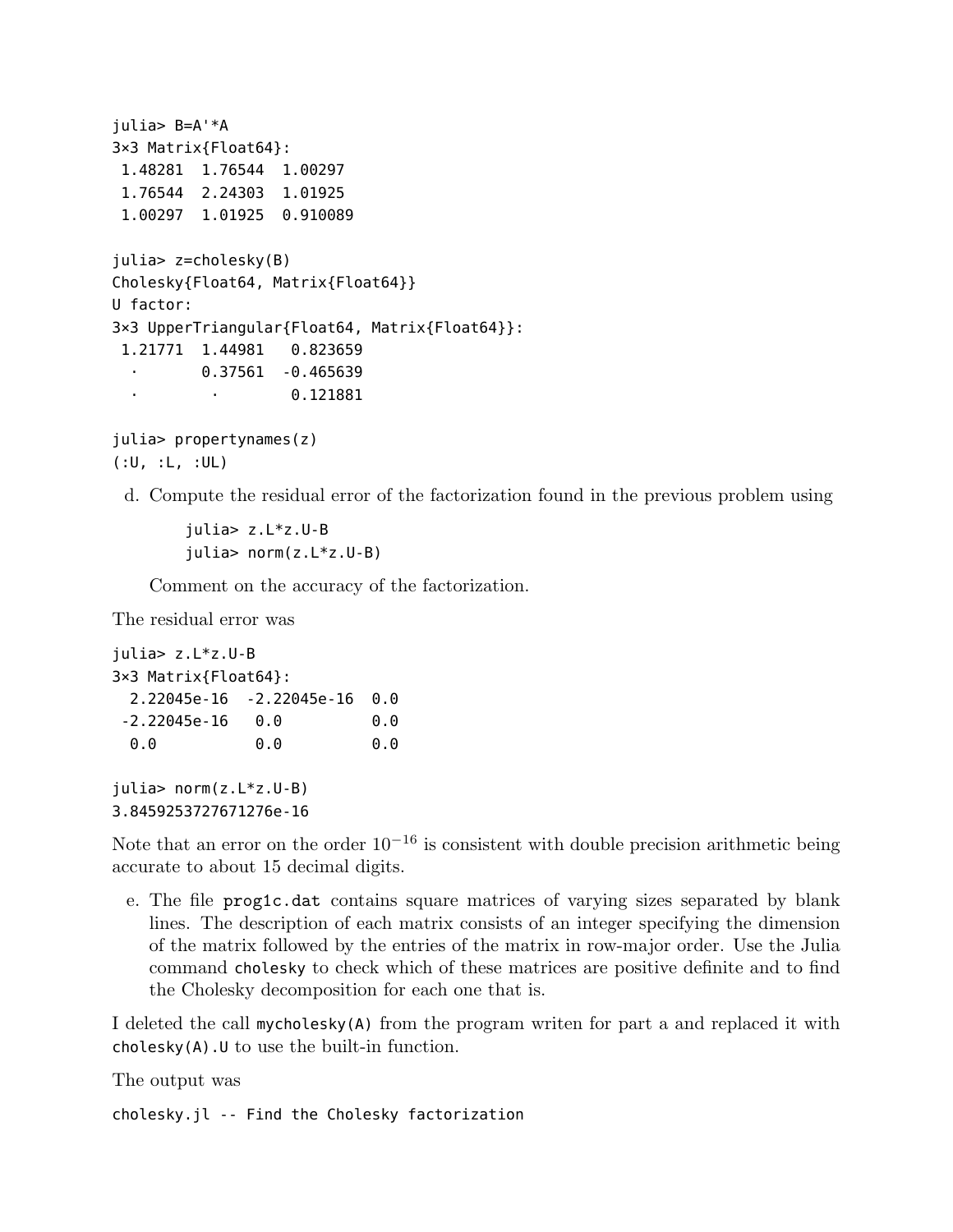Written 2021 by Eric Olson for Math 466/666 Matrix 1: 3×3 Matrix{Float64}: 14.0 32.0 53.0 32.0 77.0 128.0 53.0 128.0 213.0 The Cholesky factor: 3×3 UpperTriangular{Float64, Matrix{Float64}}: 3.74166 8.55236 14.1648 ⋅ 1.96396 3.49149 ⋅ ⋅ 0.408248 Matrix 2: 3×3 Matrix{Float64}: 14.0 32.0 50.0 32.0 77.0 122.0 50.0 122.0 194.0 The matrix is not positive definite! Matrix 3: 4×4 Matrix{Float64}: 1.0 2.0 3.0 4.0 2.0 29.0 36.0 43.0 3.0 36.0 109.0 126.0 4.0 43.0 126.0 246.0 The Cholesky factor: 4×4 UpperTriangular{Float64, Matrix{Float64}}: 1.0 2.0 3.0 4.0 ⋅ 5.0 6.0 7.0 ⋅ ⋅ 8.0 9.0  $\cdot$   $\cdot$   $\cdot$  10.0 Matrix 4: 5×5 Matrix{Float64}: 1.5004 1.0618 1.37343 0.75486 0.78857 1.0618 1.45784 1.4115 0.87909 1.20866 1.37343 1.4115 2.16213 0.79598 1.17137 0.75486 0.87909 0.79598 0.73324 0.74008 0.78857 1.20866 1.17137 0.74008 1.10941 The Cholesky factor: 5×5 UpperTriangular{Float64, Matrix{Float64}}: 1.22491 0.86684 1.12125 0.616258 0.643779 ⋅ 0.840492 0.522972 0.410345 0.774078 ⋅ ⋅ 0.794623 -0.137927 0.0562672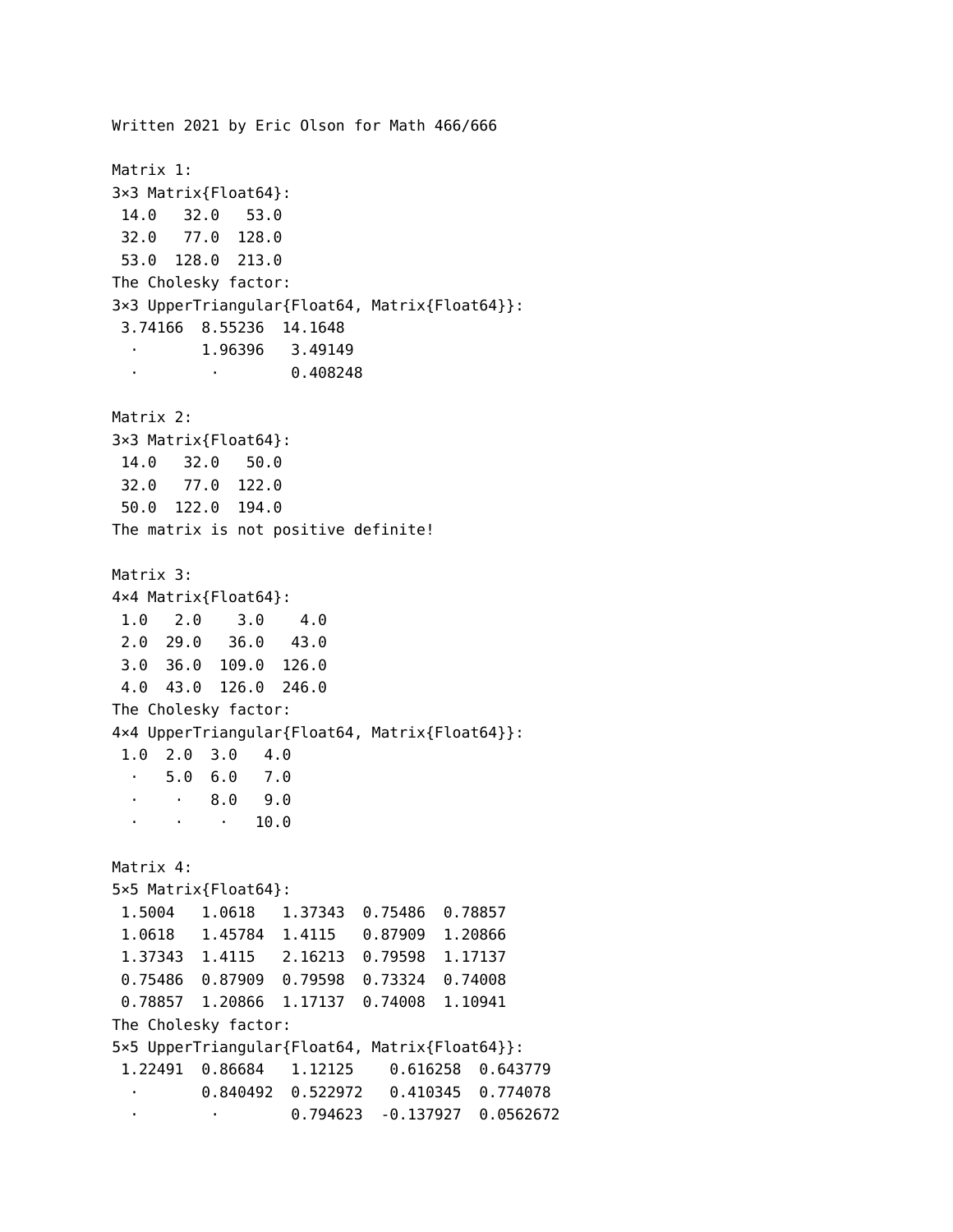⋅ ⋅ ⋅ 0.407503 0.082128 ⋅ **0.293004** Matrix 5: 5×5 Matrix{Float64}: 1.63947 1.10207 0.60042 0.87735 0.24427 1.10207 0.9435 1.36237 1.00498 0.47145 0.60042 1.36237 1.42103 0.66141 1.34568 0.87735 1.00498 0.66141 1.1112 0.9995 0.24427 0.47145 1.34568 0.9995 0.32154 The matrix is not positive definite! Matrix 6: 5×5 Matrix{Float64}: 0.0 0.50002 -0.02633 -0.23598 -0.16588 -0.50002 0.0 -0.5074 0.89786 0.00493 0.02633 0.5074 0.0 0.1858 0.0765 0.23598 -0.89786 -0.1858 0.0 -0.5294 0.16588 -0.00493 -0.0765 0.5294 0.0 The matrix is not symmetric! Matrix 7: 5×5 Matrix{Float64}: 1.5004 1.0618 1.37343 0.75486 0.78857 -1.0618 1.45784 1.4115 0.87909 1.20866 -1.37343 -1.4115 2.16213 0.79598 1.17137 -0.75486 -0.87909 -0.79598 0.73324 0.74008 -0.78857 -1.20866 -1.17137 -0.74008 1.10941 The matrix is not symmetric! Matrix 8: 6×6 Matrix{Float64}: 0.316103 0.322523 0.04579 0.127258 -0.125852 -0.019328 0.322523 0.579893 -0.132581 0.099775 -0.0012549 0.226182 0.04579 -0.132581 0.755535 -0.0510603 -0.341162 -0.481348 0.127258 0.099775 -0.0510603 0.528454 -0.31535 0.297283 -0.125852 -0.0012549 -0.341162 -0.31535 0.755903 -0.0408033 -0.019328 0.226182 -0.481348 0.297283 -0.0408033 0.659553 The Cholesky factor: 6×6 UpperTriangular{Float64, Matrix{Float64}}: 0.562231 0.573649 0.0814434 0.226344 -0.223845 -0.0343774 ⋅ 0.500819 -0.358015 -0.0600356 0.253891 0.491001 ⋅ ⋅ 0.787863 -0.115487 -0.294512 -0.384284 ⋅ ⋅ ⋅ 0.67844 -0.417802 0.42769 ⋅ ⋅ ⋅ ⋅ 0.616474 -0.174615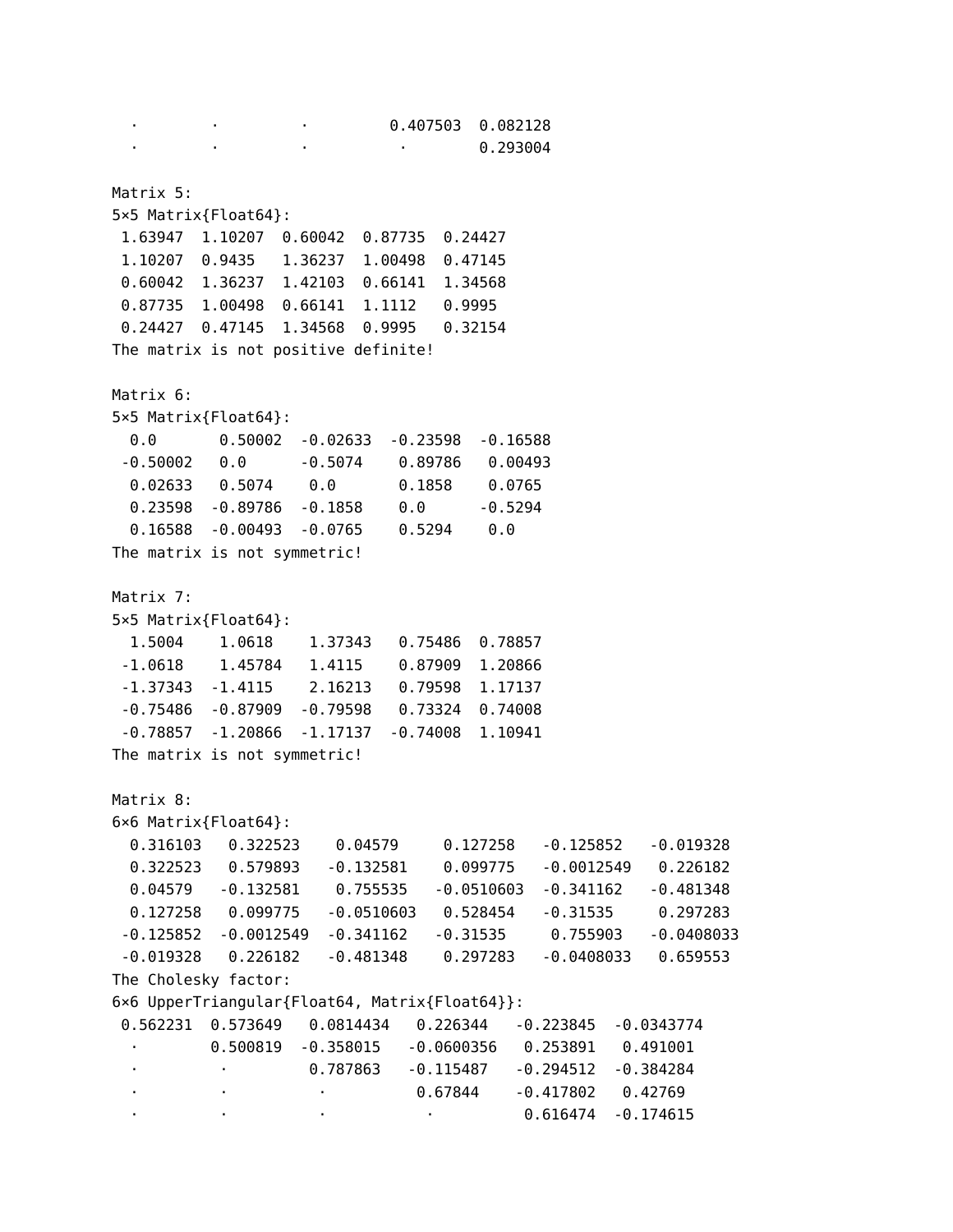For reference the above output was produced by the code

```
1 using LinearAlgebra
2
3 function issym(A)
4 n=size(A)[1]
5 for i=1:n
6 for j=i:n7 if A[i,j]!=A[j,i]8 return false
9 end
10 end
11 end
12 return true
13 end
14
15 function dowork(A)
16 if !issym(A)
17 println("The matrix is not symmetric!")
18 return
19 end
20 U=Matrix{Float64}
21 try
22 U=cholesky(A).U
23 catch
24 println("The matrix is not positive definite!")
25 return
26 end
27 println("The Cholesky factor:")
28 display(U); println("")
29 end
30
31 function main(fn)
32 open(fn,"r") do fp
33 \t i=034 while true
35 i+=136 a=readline(fp)
37 if a == ""38 break
39 end
40 d=parse(Int,a)
41 A=zeros(d,d)
42 for i=1:d
```